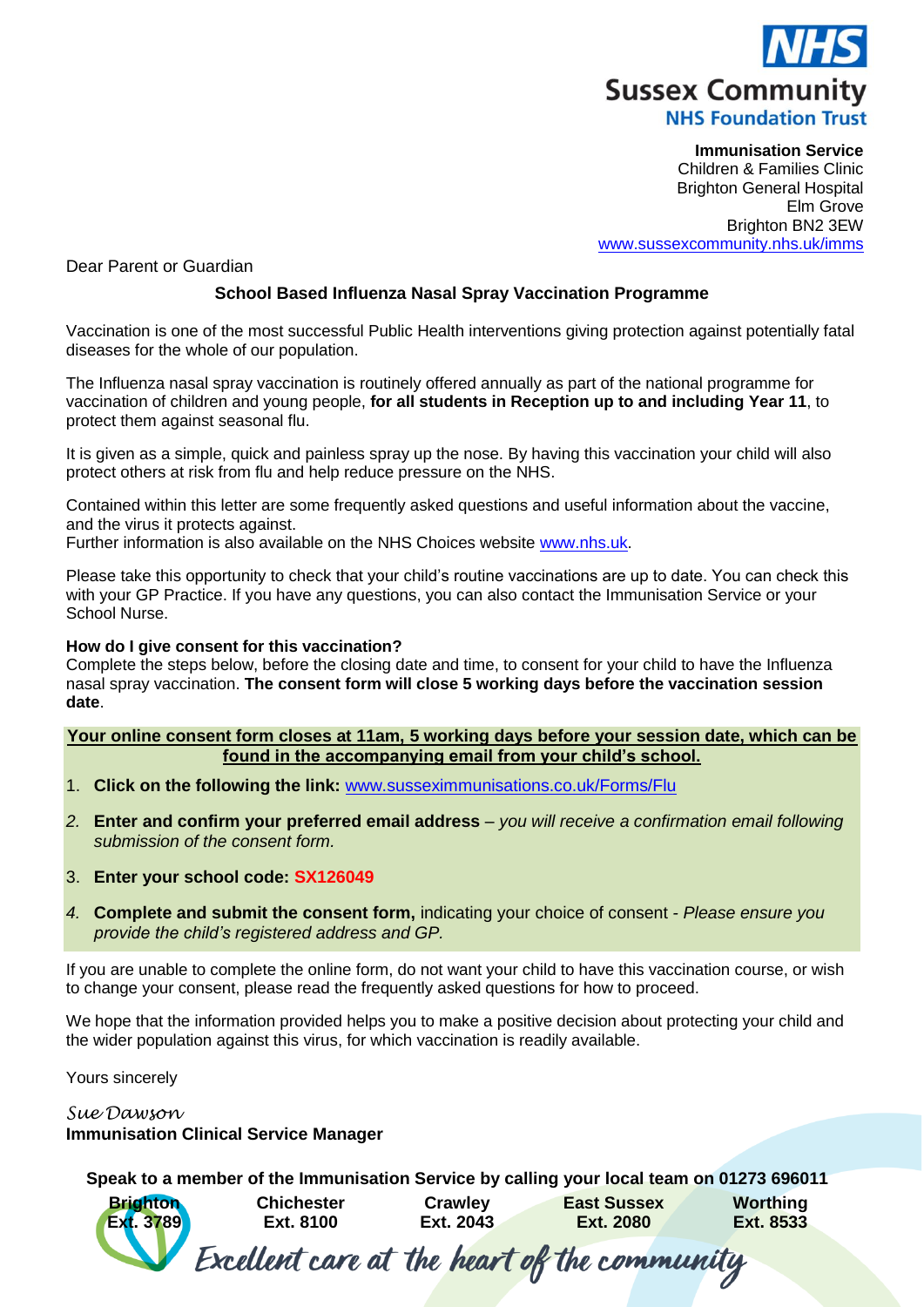# **FREQUENTLY ASKED QUESTIONS**

**What do I do if I cannot complete the online consent form?** You can contact your local team in the Immunisation Service on the number provided, before the closing date and time, and complete a verbal consent with them before the closing date and time. The online form will re-open, 1 working day after the school session date, for you to complete a consent form and contact the team to book into a catch up clinic.

**What do I do if I do not want my child to have this vaccination?** Please complete the online consent form following the steps in the parent letter, and indicating that you do not give consent for this vaccination. In secondary schools only, in the absence of a consent form, we may offer your child the opportunity to consent for vaccination themselves, following an assessment of their competence and understanding of what's involved with this vaccination.

**What do I do if I have changed my mind after completing an online consent form?** You must contact the Immunisation Service to change your consent and inform your child's school, by putting this in writing; prior to the vaccination session date.

**How will I know when my child has been vaccinated?** You will receive an email, sent to the address provided when completing the online form, advising you of the vaccination outcome. If your child was not vaccinated, following submission of a positive consent form, your email will advise of the reason for this and contain details of how to book into a catch up clinic.

*What vaccine is being offered and why?* The Fluenz Tetra nasal spray is the vaccine currently used for the children's routine Influenza vaccination programme. It offers protection against four strains of the Influenza virus which are anticipated to be circulating in the UK this winter. The virus in the vaccine is live, but it has been weakened so that it cannot cause the illness in healthy people. It can reduce the circulation of Influenza and can protect the wider community, particularly those for whom Influenza poses a serious health risk.

To read the vaccine Patient Information Leaflet visit:<https://www.medicines.org.uk/emc/product/3296/pil>

**What is Influenza?** Influenza is an unpleasant illness causing fever, stuffy nose, dry cough, sore throat, aching muscles and joints, and extreme tiredness. This can last several days and may need hospital treatment. Serious complications include a painful ear infection, bronchitis, and pneumonia. The Influenza season in the UK is from Autumn through to Spring.

**Is the vaccine safe? -** The vaccine has undergone rigorous safety testing before being licensed for use in the UK. It is a well established vaccine with a good safety profile, and like all other vaccines unwanted reactions are constantly monitored.

**Shedding. What do I need to know?** The amount of virus shed after vaccination is normally below the levels needed to pass on the infection to others and it does not survive for long outside of the body. Unvaccinated children are not at risk of catching flu from the vaccine either through being in the same room where flu vaccine has been given or by being in individual contact with recently vaccinated children. This is in contrast to natural flu infection, which spreads easily during the flu season.

There is a very small percentage of children who are extremely immunocompromised (for example following a bone marrow transplant). These children are normally advised not to attend school due to the much higher risk of being in contact with other infections, including seasonal Influenza.

Children who have been vaccinated with the nasal spray should avoid household contact with people with very severely weakened immune systems for around two weeks following vaccination (for example those who are receiving chemotherapy).

**Are there any side effects of the vaccine?** Children may develop a runny or blocked nose, headache, tiredness and reduced appetite, lasting a few days. The vaccine is absorbed quickly so, even if your child sneezes immediately after having had it, there's no need to worry that it hasn't worked. Any other side effects are unusual. If you're worried about any reaction you can call the NHS 111 service.

### **Children should not have the nasal vaccine if they:**

- Are currently wheezy or have been wheezy in the past three days (vaccination should be delayed until at least three days after the wheezing has stopped).
- Are severely asthmatic, i.e. being treated with oral steroids or high dose inhaled steroids.
- Have a condition that severely weakens their immune system or have someone in their household who needs isolation.
- Have had severe anaphylaxis to egg allergy requiring intensive care treatment.
- Have had severe anaphylaxis to any other components of the vaccine check the Patient Information Leaflet.

**My child had the Influenza vaccination last year. Do they need another one this year?** Yes. The Influenza vaccine for each season has the current four strains of Influenza, these may be different from last year. The World Health Organisation recommends annual vaccination.

**Does the nasal vaccine contain gelatine derived from pigs (porcine gelatine)?** Yes. The vaccine does contain a highly

processed form of porcine gelatine, to keep it stable and effective. There is no porcine free alternative available for children in the non 'at risk categories'. The World Health Organisation and the Islamic Organisation for Medical Sciences advised gelatine derived from impure animals for use in medicines has been sufficiently transformed so as to make its consumption permissible. [https://www.gov.uk/government/uploads/system/uploads/attachment\\_data/file/386842/2902998\\_PHE\\_FluPorcine\\_QAforParents](https://www.gov.uk/government/uploads/system/uploads/attachment_data/file/386842/2902998_PHE_FluPorcine_QAforParents_FINAL_CT.pdf) [\\_FINAL\\_CT.pdf](https://www.gov.uk/government/uploads/system/uploads/attachment_data/file/386842/2902998_PHE_FluPorcine_QAforParents_FINAL_CT.pdf)

**What if my child only has the vaccine in one nostril?** A spray in each nostril is to maximize contact with the cells in the nose. A single spray does induce a sufficient immune response to protect your child.

**What does consenting to SCFT staff to be able to view my child's Digital Health Record mean?** It enables any SCFT Children's Services staff, who provide care for your child, to see information which has been shared out from the GP and other health organisations records if they use compatible systems. We cannot view other organisations records without consent, except in exceptional circumstances. Access to your child's health record helps our services to make safe clinical decisions on the most appropriate treatment and care.

For further information see:<https://www.sussexcommunity.nhs.uk/contact-us/patient-records.htm>